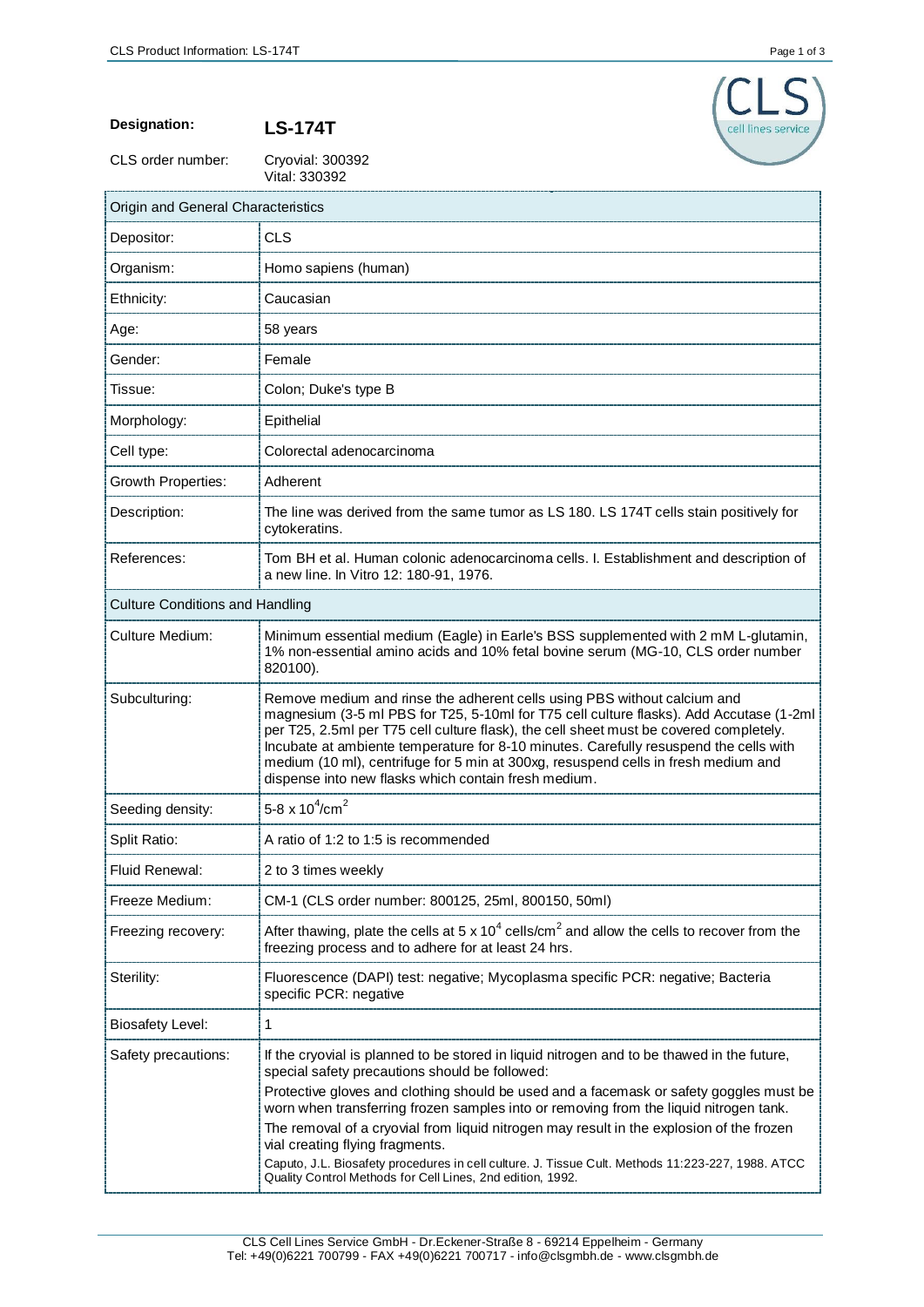| Special Features of the Cell Line |                                                                                                                                                                                  |                                                                                                                                                                                                              |  |  |
|-----------------------------------|----------------------------------------------------------------------------------------------------------------------------------------------------------------------------------|--------------------------------------------------------------------------------------------------------------------------------------------------------------------------------------------------------------|--|--|
| Tumorigenic:                      | yes, in nude mice                                                                                                                                                                |                                                                                                                                                                                                              |  |  |
| Viruses:                          | SMRV: Negative, as confirmed by Real-Time PCR                                                                                                                                    |                                                                                                                                                                                                              |  |  |
| Reverse Transcriptase:            | negative                                                                                                                                                                         |                                                                                                                                                                                                              |  |  |
| Karyotype:                        | 45, X; one X chromosome missing; no other chromosomal aberrations                                                                                                                |                                                                                                                                                                                                              |  |  |
| DNA Profile (STR)<br>2016:        | Amelogenin: X,X<br>D13S317: 10,11<br>D5S818: 11.15<br>THO1: 6.7<br>WA: 15,17,18,19<br>D21S11: 29,30,31<br>Penta E: 15,16<br>D8S1179: 11,12,16<br>CSF1PO: 10.14<br>D16S539: 11,13 | D7S820: 10.3,11<br>TPOX: 8.9<br>D3S1358: 15,17<br>D18S51: 11.13<br>Penta D: 10<br>FGA: 21,22<br>D1S1656: 12,13,14,18.3,19.3<br>D6S1043: 12.13.14<br>D2S1338: 18,22<br>D12S391: 18,19,20<br>D19S433: 13,14,15 |  |  |
| Isoenzymes:                       | ADA, 1: G6PD, B; PGM1, 1; PGM3, 2; PGD, A; ES-D, 1; PEP-D, 1                                                                                                                     |                                                                                                                                                                                                              |  |  |
| <b>Mutation Analysis:</b>         | LS-174T cells carry a mutation in codon 12 of Kras gene: GGT(Wt Gly) > GAT(Asp)                                                                                                  |                                                                                                                                                                                                              |  |  |
| Oncogene:                         | myc +; myb + ; ras +; fos +; p53 +; sis -; abl -; ros -; src -                                                                                                                   |                                                                                                                                                                                                              |  |  |
| Antigen Expression:               | HLA A2, B13, B50; Blood type O                                                                                                                                                   |                                                                                                                                                                                                              |  |  |
| Protein Expression:               | Colon Antigen $3 +$ , CEA $+$ , p53 -, GFAP -, mRNA expression $+$                                                                                                               |                                                                                                                                                                                                              |  |  |
| Products:                         | Carcinoembryonic antigen (CEA) 1944 ng/10 <sup>6</sup> cells in 10 days; mucin; interleukin-10 (IL-<br>10); interleukin-6 (IL-6)                                                 |                                                                                                                                                                                                              |  |  |

| Certificate of Analysis:   The Certificate of Analysis for each batch can be requested by e-mail at<br>service@clsgmbh.de. |  |
|----------------------------------------------------------------------------------------------------------------------------|--|
|----------------------------------------------------------------------------------------------------------------------------|--|

| Recommendations for handling of adherent cell cultures following delivery |                                                                                                                                                                                                                                                                                                                                                                                                                                                           |  |
|---------------------------------------------------------------------------|-----------------------------------------------------------------------------------------------------------------------------------------------------------------------------------------------------------------------------------------------------------------------------------------------------------------------------------------------------------------------------------------------------------------------------------------------------------|--|
| Cryopreserved cells                                                       | The cells come deep-frozen shipped on dry ice. Please make sure that the vial is still<br>frozen.                                                                                                                                                                                                                                                                                                                                                         |  |
|                                                                           | If immediate culturing is not intended, the cryovial(s) must be stored below -150°C after<br>arrival.                                                                                                                                                                                                                                                                                                                                                     |  |
|                                                                           | If immediate culturing is intended, please follow these instructions:                                                                                                                                                                                                                                                                                                                                                                                     |  |
|                                                                           | Quickly thaw by rapid agitation in a 37 $\degree$ C water bath within 40-60 seconds. The water<br>bath should have clean water containing an antimicrobial agent. As soon as the sample<br>has thawed, remove the cryovial from the water bath. Note: A small ice clump should still<br>remain and the vial should still be cold.                                                                                                                         |  |
|                                                                           | From now on, all operations should be carried out under aseptic conditions.                                                                                                                                                                                                                                                                                                                                                                               |  |
|                                                                           | Transfer the cryovial to a sterile flow cabinet and wipe with 70% alcohol. Carefully open<br>the vial and transfer the cell suspension into a 15 ml centrifuge tube containing 8 ml of<br>culture medium (room temperature). Resuspend the cells carefully. Centrifuge at 300xg<br>for 3 min and discard the supernatant. The centrifugation step may be omitted, but in this<br>case the remains of the freeze medium have to be removed 24 hours later. |  |
|                                                                           | Resuspend the cells carefully in 10ml fresh cell culture medium and transfer them into<br>two T25 cell culture flasks. All further steps are described in the Subculture section.                                                                                                                                                                                                                                                                         |  |
| <b>Proliferating Cultures</b>                                             | The cell culture flasks, 2xT25, come filled with cell culture medium.<br>Collect the entire medium in 2x 50 ml centrifuge tubes.<br>Carefully add 5 ml of cell culture medium to each of the two T25 cell culture flasks.<br>Control the cell morphology and confluency under the microscope.<br>Incubate at 37°C for a minimum of 24 hrs.                                                                                                                |  |